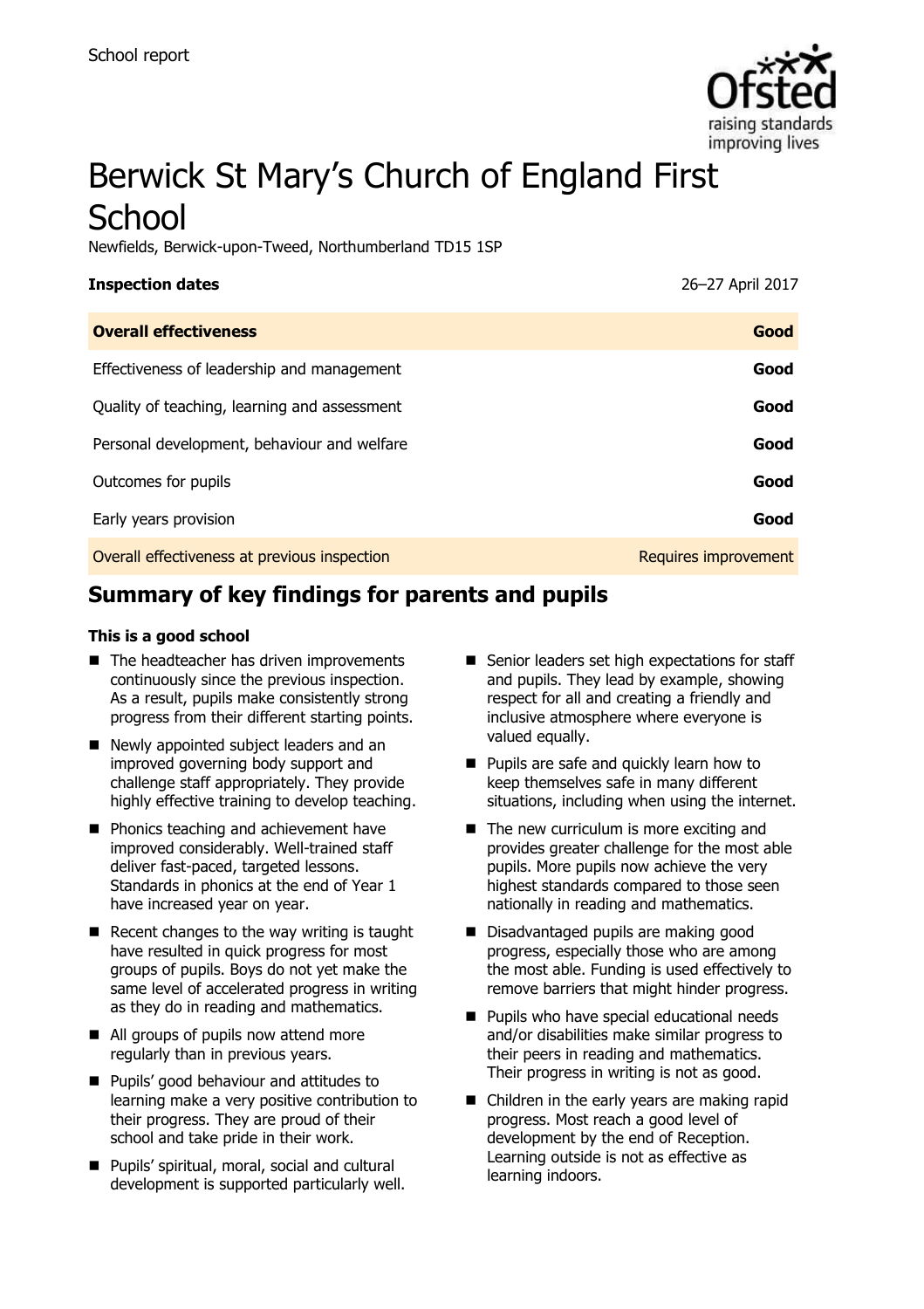

# **Full report**

## **What does the school need to do to improve further?**

- $\blacksquare$  Further improve the swift progress in writing that pupils have made recently by:
	- ensuring that teaching continues to inspire boys to write more extensively
	- helping pupils who have special educational needs and/or disabilities in key stage 1 to make as much progress with their writing skills as they do in reading and mathematics.
- Continue to increase the good progress made by children in the early years by:
	- ensuring that all staff provide the very high standards of teaching demonstrated and expected by leaders
	- developing outdoor provision so that staff offer more opportunities for children to explore outside and accelerate learning in this area.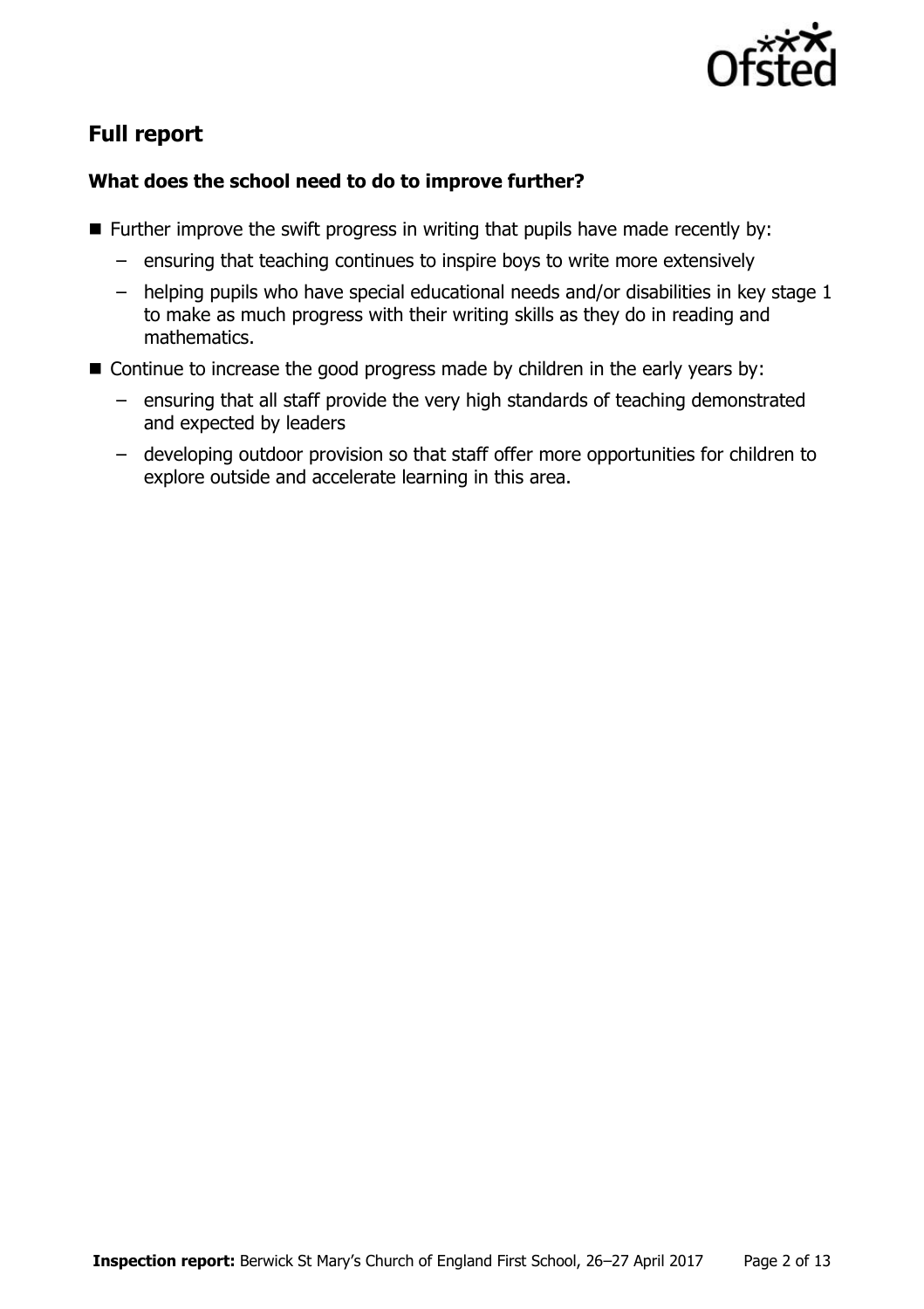

# **Inspection judgements**

#### **Effectiveness of leadership and management Good**

- The headteacher has driven improvements across the school with determination and vision over the past three years. Governors now have a far more effective role in setting expectations and raising standards. Together, the headteacher and governors have worked tirelessly to establish a highly inclusive learning environment where pupils thrive.
- Governors and senior leaders analyse information about the school carefully and robustly to make sure they have an accurate understanding of its performance. They form a strong team and share high aspirations for pupils. The school development plan is perceptive and clearly sets out what leaders are doing to improve pupils' outcomes. Leaders use the plan effectively to check that their actions are having the positive impact they intended.
- New subject and phase leaders support staff confidently and have improved teaching and learning considerably since the previous inspection. The members of the new senior leadership team provide excellent role models for other staff and demonstrate the very highest of teaching standards for others to follow. They use many different methods to check that pupils in every class make good progress.
- Strong leaders at all levels have made sure that teaching has improved across all subjects. The members of the leadership team monitor teaching and learning closely and use their observations to eradicate weak teaching. Staff have excellent access to support and training to increase their skills and knowledge. As a result, teaching now leads to pupils making good progress over time. Staff morale is high and all staff are committed to achieving the best outcomes for their pupils.
- Leaders have correctly recognised the key areas that need further development. For example, they have used assessment data to identify that pupils do not make as much progress in writing as they do in reading and mathematics. Leaders have used scrutiny of pupils' books precisely to target and support the specific groups and individuals who are not achieving as well as they expected. A small number of boys and pupils who have special educational needs and/or disabilities in key stage 1 have not made progress as swiftly as others have in their writing.
- The school provides a broad and balanced curriculum to help pupils make good progress with their academic skills and personal development. Pupils make good progress in their reading, writing and mathematics skills and these subjects support strong learning in other areas of the curriculum. For example, in Years 3 and 4, pupils use their mathematics skills effectively to measure results in their science experiments. Pupils have many opportunities to extend their learning beyond school, including by attending trips off site and by talking to visitors who help make their learning more interesting. Staff also provide additional learning opportunities beyond the school day and during holidays. Pupils said they enjoyed football and film club as particular favourites.
- Staff promote spiritual, moral, social and cultural learning effectively, especially during class assemblies and in topic work where a range of faiths and societies are studied. Christian values underpin the whole ethos of the school and its curriculum, reflecting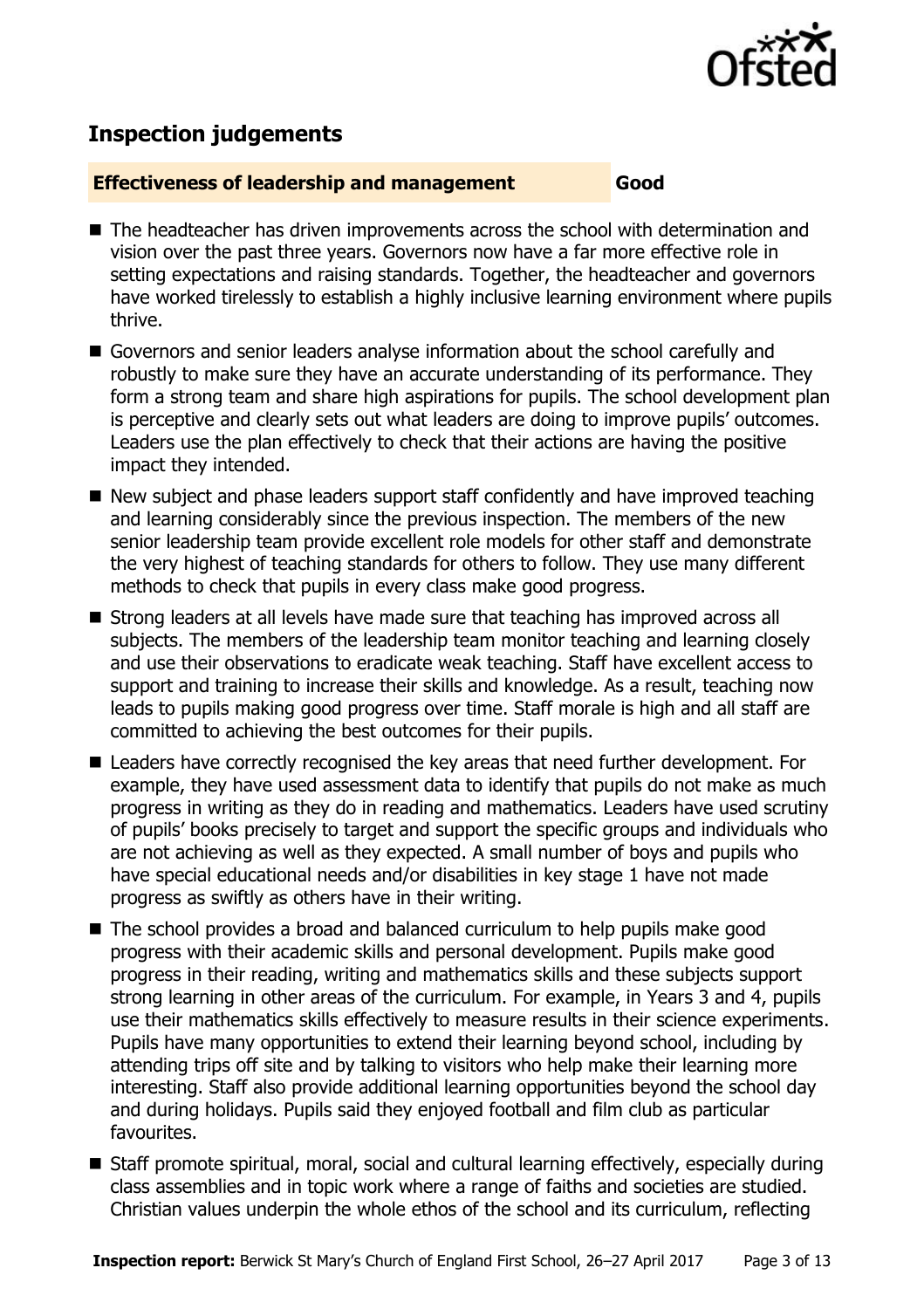

the religious character of the school. Pupils quickly learn to listen to, respect and value the opinions of others even if they disagree. Staff provide many opportunities for pupils to discuss and debate during lessons and this builds up their tolerance and respect. Key stage 2 pupils worked in teams during the inspection to discuss and decide upon the best location to build a castle in their history topic. Pupils in Year 2 enjoyed finding out about Aboriginal art within their geography learning. Pupils quickly develop a good understanding of British values as a result of the lively and exciting curriculum.

- Leaders use pupil premium funding effectively to provide additional support for eligible pupils in lessons and to access the breakfast club. Some disadvantaged pupils receive support from teaching assistants who help accelerate progress in phonics, reading, writing and mathematics. These additional support groups are particularly successful in raising achievement in mathematics, phonics and reading.
- Leaders ensure that physical education (PE) and sports funding leads to improvements in opportunities and skills for all pupils. A specialist sports coach works alongside teachers. Fast-paced learning and high-energy lessons promote pupils' health and fitness in PE. During the inspection, pupils in Year 1 persevered to improve their skills in tennis, demonstrating excellent focus and determination.
- Leaders are skilled in supporting pupils who have special educational needs and set high expectations for learning within this group. Governors check that funding for pupils who have special educational needs and/or disabilities is used efficiently and improves their learning. Leaders are equally as keen to support the most able pupils in school. Consequently, recent results show a large increase in the proportion of pupils who reach the very highest of standards in reading and mathematics. Staff challenge the most able pupils in all subjects and especially in mathematics. For example, the most able pupils in Year 2 confidently explained their mathematical investigations, describing why they had chosen specific strategies and comparing the different methods of calculation used.
- **Parents speak highly of the school. They appreciate the regular communication they** receive and welcome the many invitations they have to be part of their child's learning.
- Leaders work with many other schools, institutions and professionals to help staff develop their teaching skills and to make sure assessments are accurate. The diocese supports new leaders very successfully, helping to hone and improve their skills, especially in monitoring progress. The local authority also assists the school by providing a school improvement partner who offers effective challenge and support to the headteacher.

#### **Governance of the school**

- Governors have increased the amount of challenge they provide to leaders since the previous inspection. They hold staff to account for the progress made by pupils more readily and monitor pupils' outcomes more robustly than previously.
- Governors recently undertook a skills audit to help identify areas where they needed additional expertise and recruited new members to fill any gaps. Individual governors take on responsibility for specific aspects of the school's development and work closely with staff to help check that expectations for progress are being met.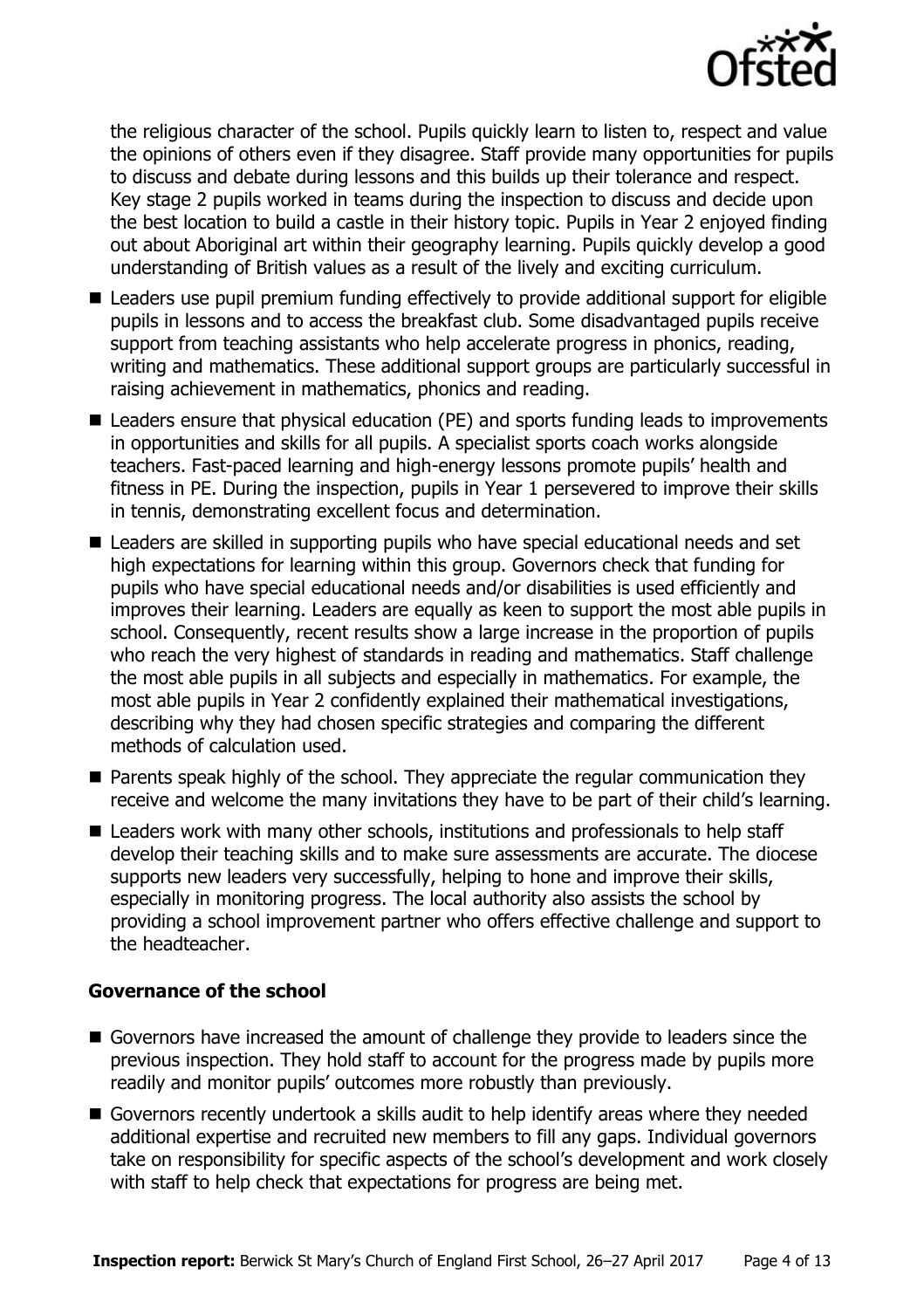

- Governors attend regular training to develop their knowledge and understanding. They provide detailed reports following their monitoring visits to the school and make astute plans to use additional funding effectively.
- Governors support improvements in teaching and learning successfully. They challenge weak teaching and are not afraid to make difficult decisions if needed. Governors make sure that performance management procedures are fair and robust. They link pay progression to improving outcomes for pupils and offer staff many opportunities for training.

## **Safeguarding**

- The arrangements for safeguarding are effective.
- Governors and leaders regularly check safeguarding policies and procedures. They provide frequent and effective training for staff so that skills and knowledge are up to date in this area.
- Staff and governors with designated responsibilities for safeguarding are highly skilled and experienced. They make sure that actions taken to safeguard pupils are prompt, appropriate and recorded carefully.
- Staff and governors have a good understanding and know how to respond when concerns arise. The school works in strong partnerships with parents and other professionals to ensure that pupils receive any support they need.

## **Quality of teaching, learning and assessment Good**

- $\blacksquare$  Since the previous inspection, the quality of teaching has improved and so it is now consistently good across the school. In some classes, it is better than good and pupils make accelerated progress. For example, pupils in Year 2 and 3 make very swift progress because teachers' planning is meticulous. In these classes, staff check pupils' understanding regularly within lessons and step in promptly to extend and deepen learning.
- Teachers demonstrate good subject knowledge across all areas of the curriculum. They introduce technical vocabulary skilfully so that pupils quickly understand and use the correct terms to explain and discuss their learning.
- The teaching of reading has improved rapidly. Staff are trained at depth to teach phonics effectively and those pupils who made a slower start in this area catch up well. Pupils work in small groups for phonics lessons and this allows staff to target their needs precisely. Teaching assistants make valuable contributions to the progress pupils make in phonics. Pupils enjoy reading and are encouraged to read at home as well as school.
- Staff question pupils' understanding adeptly. They make sure that pupils understand key learning points. Teachers explain ideas and concepts clearly and intervene with sensitivity to correct any of their pupils' misconceptions. Staff also help pupils to check their own work so they learn from any mistakes made and build up independence. During the inspection, this strategy was highly effective in mathematics when older pupils were solving mathematical problems linked to imaginary bank accounts. Pupils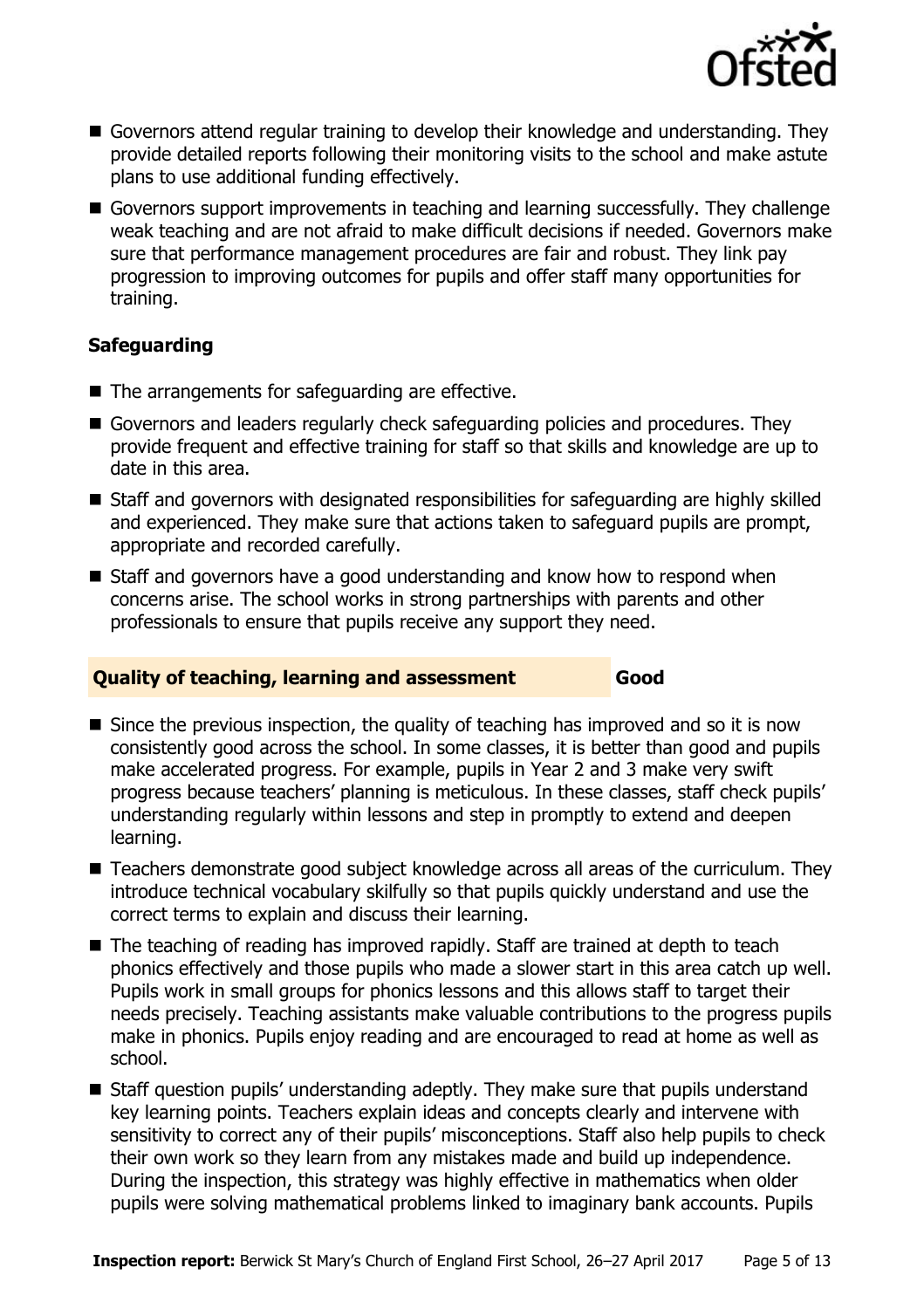

worked cooperatively to double-check their calculations and self-corrected their answers using inverse methods.

- Teachers have increased opportunities for pupils to use their writing skills across many areas of the curriculum. As a result, pupils' writing has improved. Topic books show that pupils enjoy writing for many different purposes and in many subjects. For example, they use writing to explain their conclusions at the end of experiments or to persuade tourists to visit Australia.
- Teachers plan interesting lessons to engage and excite pupils' learning in all year groups. Year 1 staff particularly inspired their pupils to write detailed descriptions of a lost teddy for posters displayed around school. This imaginative idea captured pupils' interest and they produced good-quality work.
- Teachers and assistants challenge the most able pupils effectively in all subjects. Staff plan work that is more difficult for the most able pupils, ensuring they achieve as well as possible. For example, in Year 2 the most able pupils needed to use a wider range of grammar and punctuation than their peers, in order to extend their writing skills even further.
- Staff reflect thoughtfully on how to improve their teaching and use assessment information accurately. In English, boys write more frequently now and are beginning to make better progress. Improvements here are still at an early stage and staff know they need to provide regular opportunities to inspire boys to write more extensively.
- Teaching assistants offer good support to pupils in many areas of the curriculum. The most experienced teaching assistants lead small group activities of extremely high standards. Staff provide excellent support for pupils who have special educational needs and/or disabilities and these pupils currently make accelerated progress in mathematics and reading. However, some pupils who have special educational needs and/or disabilities in key stage 1 do not make as much progress with their writing skills.
- Staff use homework imaginatively to engage pupils' enthusiasm. In Year 2, pupils were inspired to learn key facts about Australia during the Easter holidays before they started this topic in geography. Pre-learning of this kind helps stimulate interest and makes sure that pupils have a good basic knowledge as a foundation for their studies.
- Staff set high expectations and pupils respond positively by trying their best. Teachers work closely with parents so that they can help and motivate their children's learning beyond school. Parents praise staff for the extra support they offer in meetings, open days and workshops.

## **Personal development, behaviour and welfare Good**

## **Personal development and welfare**

- The school's work to promote pupils' personal development and welfare is good.
- **Pupils feel safe and enjoy being at school. Staff create a friendly and harmonious** atmosphere where all pupils are treated fairly and with respect. Pupils say that their teachers make learning fun and give them lots of support with learning.
- Teachers promote healthy lifestyles well, especially healthy eating which is a key theme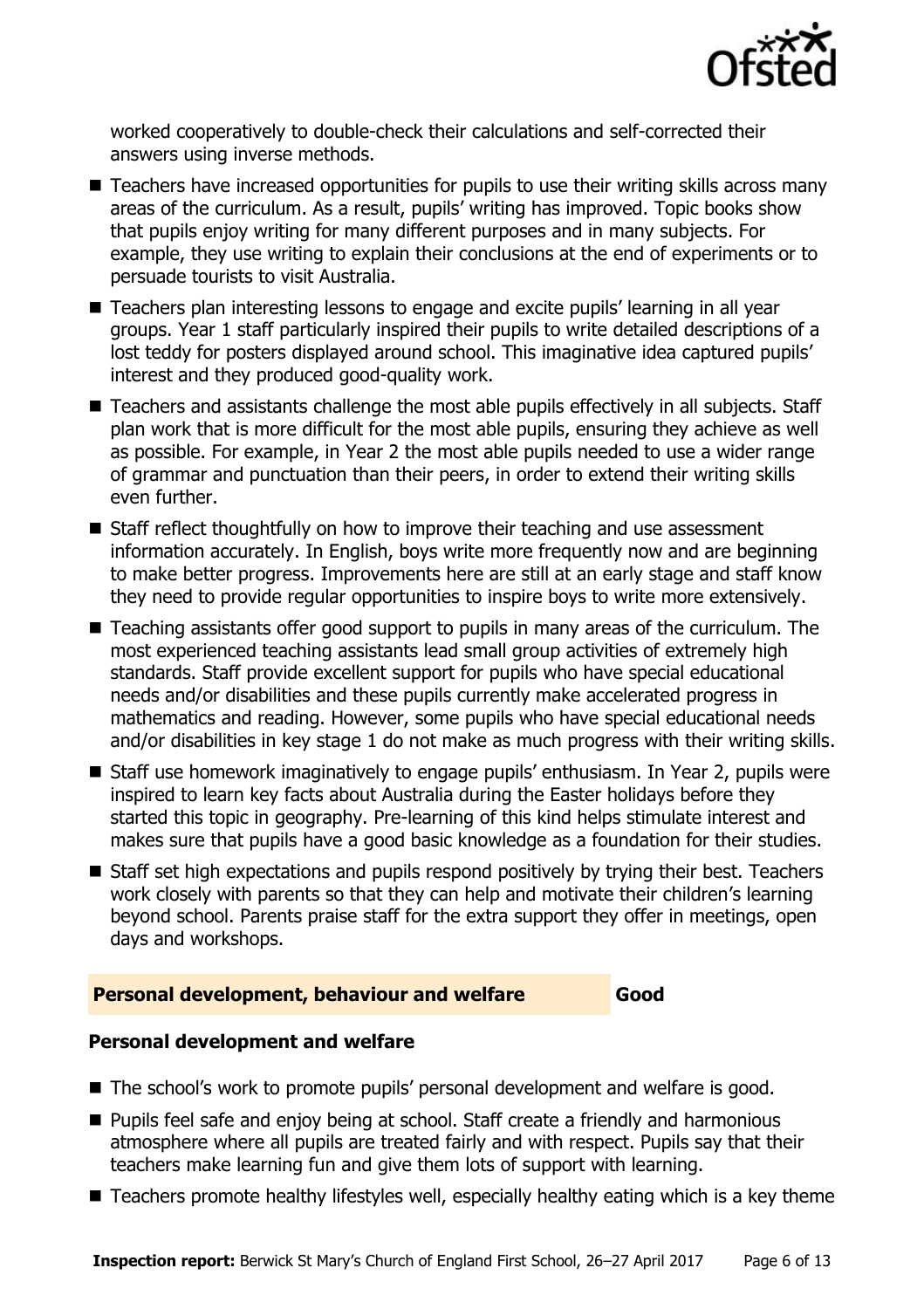

in science and other topics. Pupils agree that school lunches are healthy and know how important it is to eat fruit regularly. Younger pupils could explain that calcium makes their bones and teeth strong. Physical education lessons, energetic playtimes and sports clubs after school ensure that pupils take exercise regularly.

- Spiritual development and moral values are key features of the school's curriculum. During the inspection, each class studied 'God's gifts' as an assembly topic. Year 4 pupils commented maturely about each of their talents after hearing a Bible story linked to this theme. Meanwhile, the very youngest children talked confidently about the physical gifts they thought God provided.
- $\blacksquare$  Pupils understand how to stay safe in different situations, including when on the internet. They know they must not disclose personal information to strangers online. Pupils remember important messages from visitors such as the local police who helped them to learn about stranger danger and the need to be sensible near railway lines.
- Staff know pupils well as individuals and support families effectively. Staff work closely with many other professionals to keep all pupils safe, especially those who have challenging lives outside of school. Pupils show kindness to one another. They understand that sometimes other pupils may be facing difficulties with their learning, life and behaviour and try to help when they can.
- Parents and staff who completed online questionnaires as part of the inspection agreed overwhelmingly that pupils are safe, looked after and behave well in school. Pupils agreed this too. They said sometimes pupils have disagreements but bullying was rare. They explained that leaders deal with any incidents promptly.

## **Behaviour**

- The behaviour of pupils is good.
- **Pupils'** behaviour has continued to improve because of the high expectations set by staff and leaders. Pupils are polite and respectful to all staff, including lunchtime supervisors, sports coaches and teaching assistants. They conduct themselves sensibly around school, in lessons and during playtimes.
- **Pupils take a pride in the presentation of their work, as demonstrated in their books** and attractive displays around school. Pupils' positive attitudes to learning and their sensible behaviour make very valuable contributions to the good progress made.
- Most pupils attend school regularly. Leaders take assertive actions to work with parents and carers if their children do not attend school on a regular basis. Many pupils attend the school's breakfast club, including those who are disadvantaged, and because of this provision, the attendance for disadvantaged pupils continues to improve.

## **Outcomes for pupils Good**

- Historically, pupils have not achieved as well as they could over time. However, due to the robust and resilient actions of leaders at all levels across the school, pupils' progress has improved and is now good.
- Results in 2016 improved considerably at the end of key stage 1. In reading, writing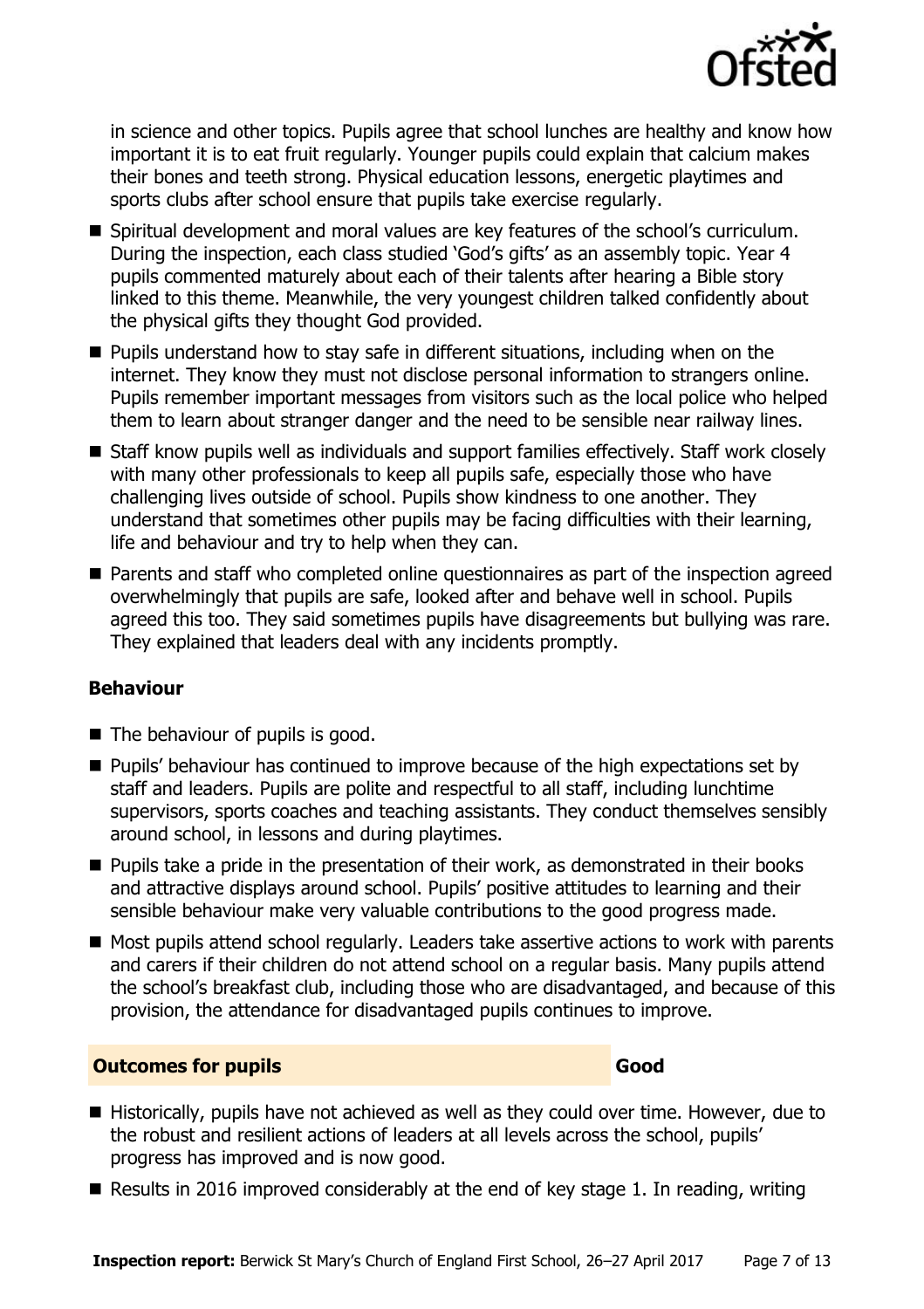

and mathematics, attainment was above the national average. The proportion of pupils working at greater depth in all three subjects was also higher than seen nationally. There has been a marked increase in the proportion of most-able pupils meeting the highest standards in reading, writing and mathematics.

- **Because phonics teaching has improved in the early years, pupils have a 'flying start' in** learning to read in Year 1. They go on to reach much higher standards than achieved previously. For the past three years, the proportion of pupils reaching the expected levels in the national phonics screening check at the end of Year 1 has increased and it is now above average.
- $\blacksquare$  In 2016, pupils achieved well above the standards reached nationally, with boys in particular outperforming other boys across the country.
- School assessment data for current pupils and inspection evidence show that pupils' outcomes have continued to improve this year. Pupils' achievement has continued to rise. This includes pupils' achievement in lower key stage 2.
- **Pupils are currently making good progress across the school from their different** starting points in all areas of the curriculum. Many groups make progress that is better than good. This is because of stronger teaching over time.
- In 2016, fewer disadvantaged pupils than seen nationally were working at expected levels in reading, writing and mathematics. However, data shows that currently, disadvantaged pupils are making good gains in their learning because of effective teaching and additional support offered through the pupil premium.
- Throughout the school, the most able pupils make good progress in all subjects. An increasing number of most-able disadvantaged pupils are also now working at higher levels across the curriculum. This group are doing well because of additional funding which has helped raise their achievement. More disadvantaged pupils are now among the most able in school, especially in reading and mathematics.
- Pupils who have special educational needs and/or disabilities make swift progress in all areas of the curriculum due to highly effective teaching and support from teaching assistants. This is particularly helping pupils to catch up in reading, writing and mathematics at key stage 2. Currently, in key stage 1, pupils who have special educational needs and/or disabilities make good progress in reading and mathematics but their progress is not as quick in writing.
- In 2016, boys achieved well at the end of key stage 1 in reading and mathematics. However, fewer boys were working at greater depth in writing than seen nationally. School data and a scrutiny of work in current pupils' books show that boys are making good progress with their writing. However, boys are not yet making the accelerated progress in writing that they make in reading and mathematics.

#### **Early years provision Good Good**

■ Currently, children in the early years make good progress from their different starting points. Staff have improved teaching and support for children's speech and language recently so that far more children are now on track to reach a good level of development.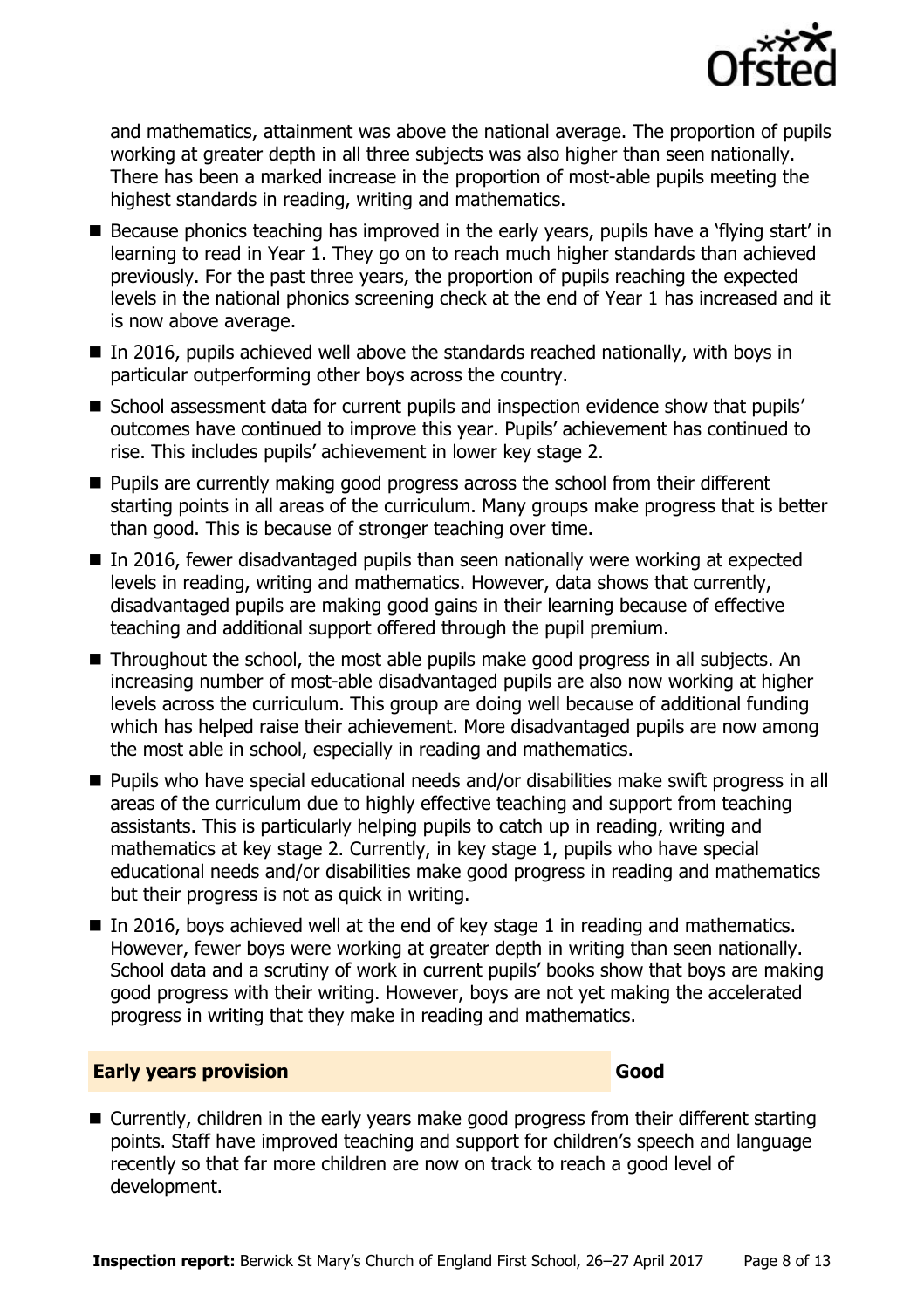

- In previous years, staffing instability has had a negative impact on children's outcomes and assessments have not always been accurate. The new early years leader promptly introduced a variety of procedures to secure robust assessments. She checks the work of other staff regularly to ensure that they all make accurate judgements about children's progress.
- Staff know the children very well as individuals. They use detailed observations to plan each child's next steps carefully. As a result, staff challenge a higher number of the most able children appropriately and they make faster progress.
- Staff are skilled practitioners who intervene in a timely and sensitive manner to ask questions that deepen children's thinking. For example, while working in the mathematics area, the team leader asked children to explain how they knew their answers were correct. Children needed time to think about their response and the teacher made sure not to rush them. Less experienced staff are not yet as highly skilled as their team leader.
- Phonics teaching is a clear strength. Even the youngest children are beginning to recognise letters of the alphabet and match these correctly to the sounds they make. Staff pronounce letter sounds precisely and children copy their excellent role models.
- Teachers provide a vibrant curriculum to ignite children's interests, especially in the Reception class. Their teacher had shared an exciting discovery on the school's social media page over the Easter holidays. Her post explained that a large rock had landed in the playground. On returning to school, children shared many imaginative ideas about where the rock had originated and this triggered their keen interest in space.
- Staff offer many opportunities for children to increase their spiritual, moral, social and cultural development. Children studied the Hindu festival of Diwali with interest. Lively teaching helped them remember important facts about this celebration.
- Teachers keep parents well informed about their children's progress. Parents contribute to their child's assessments by sharing important information from home during meetings with staff. Parents enjoy attending sessions where children 'show and tell' adults about their most recent learning.
- The early years leader targets areas for improvement adeptly and motivates staff to address any weaknesses. Boys' interest in writing developed well because of targeted staff training. Staff provide opportunities that are more imaginative for boys to write in all areas of the classroom now and progress in writing has increased.
- Vigilant staff keep children safe indoors and outside. They make sure they meet all statutory requirements and safeguarding is effective.
- The early years leader has correctly identified that children need more opportunities to learn outside. With her support, staff are keen to accelerate learning in the outside areas.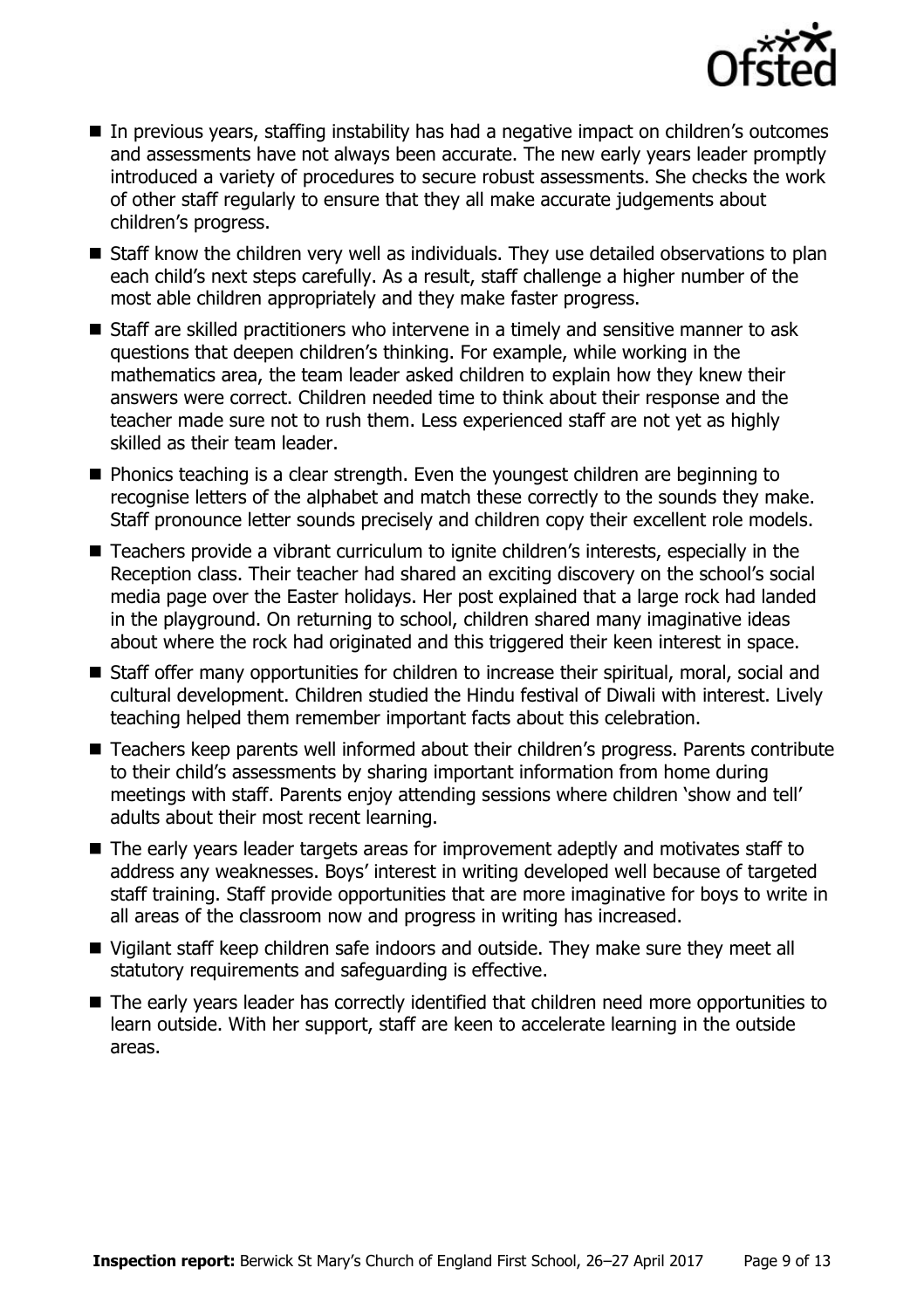

# **School details**

| Unique reference number | 122271         |
|-------------------------|----------------|
| Local authority         | Northumberland |
| Inspection number       | 10031968       |

This inspection of the school was carried out under section 5 of the Education Act 2005.

| Type of school                      | First school                                 |
|-------------------------------------|----------------------------------------------|
| School category                     | Voluntary-aided                              |
| Age range of pupils                 | $5$ to 9                                     |
| Gender of pupils                    | Mixed                                        |
| Number of pupils on the school roll | 125                                          |
| Appropriate authority               | The governing body                           |
| Chair                               | Joyce Guthrie                                |
| <b>Headteacher</b>                  | Gary Hilton                                  |
| Telephone number                    | 01289 306 170                                |
| <b>Website</b>                      | www.stmarysfirst.org                         |
| <b>Email address</b>                | admin@st-<br>maryscofe.northumberland.sch.uk |
| Date of previous inspection         | 17-18 March 2015                             |

## **Information about this school**

- The school meets requirements on the publication of specified information on its website.
- This is a smaller than average-sized primary school.
- The vast majority of pupils are of White British heritage.
- The proportion of pupils who have special educational needs and/or disabilities is above the national average.
- The proportion of pupils who are disadvantaged and supported through the pupil premium funding is above the national average.
- **Pupil mobility has increased in the past two years with a higher number of pupils** joining the school at times other than in Nursery and Reception.
- The school operates a breakfast club for pupils.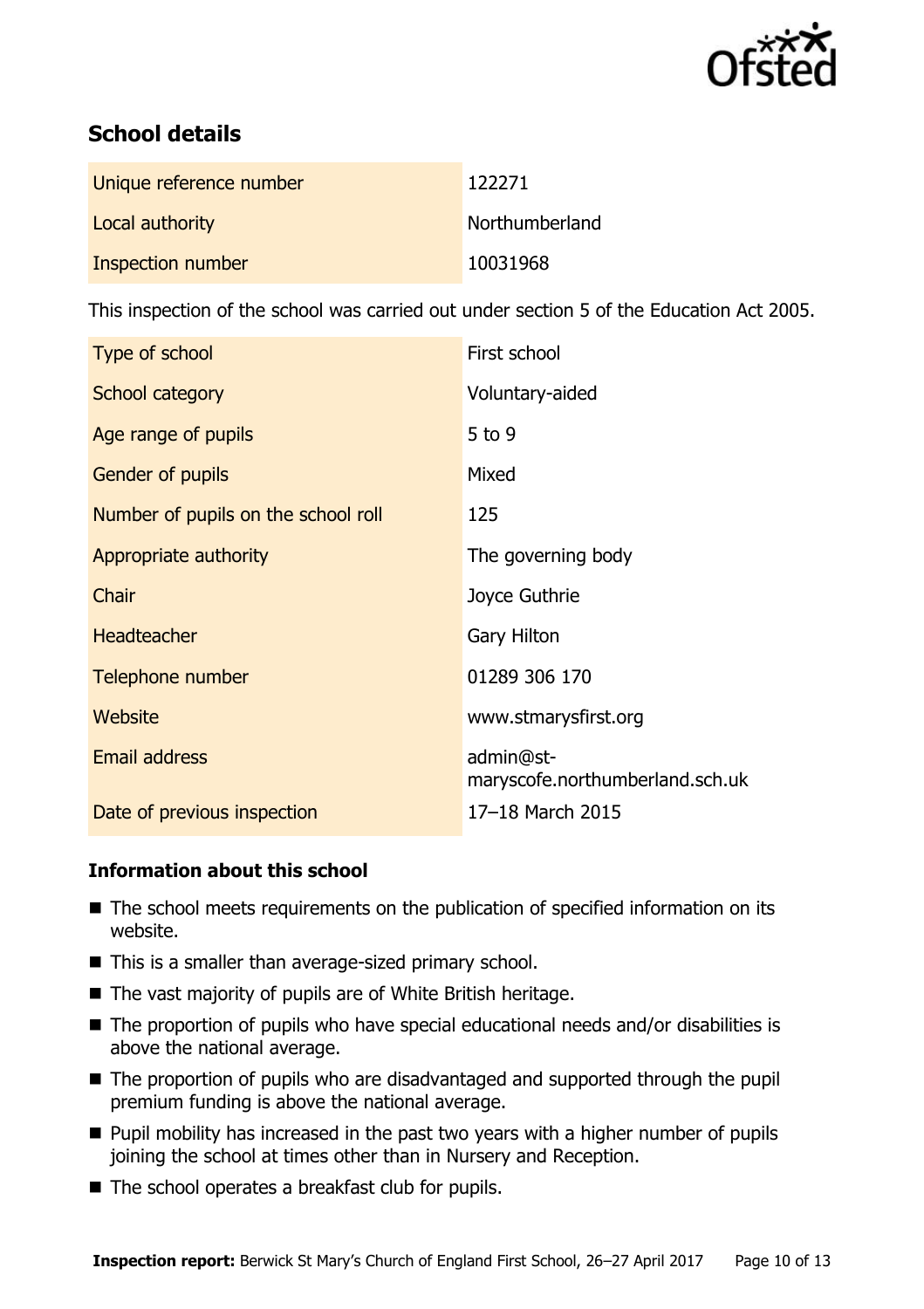

- It is a voluntary-aided school of religious character. A section 48 inspection of religious education was last carried out in December 2015.
- The school has provision for children in the early years that starts from the term after they turn three years of age. Children attend part time in the Nursery and full time in the Reception class.
- A number of staff are new to the school since the previous inspection and many leaders are recently appointed to their leadership posts. Two staff are newly or recently qualified.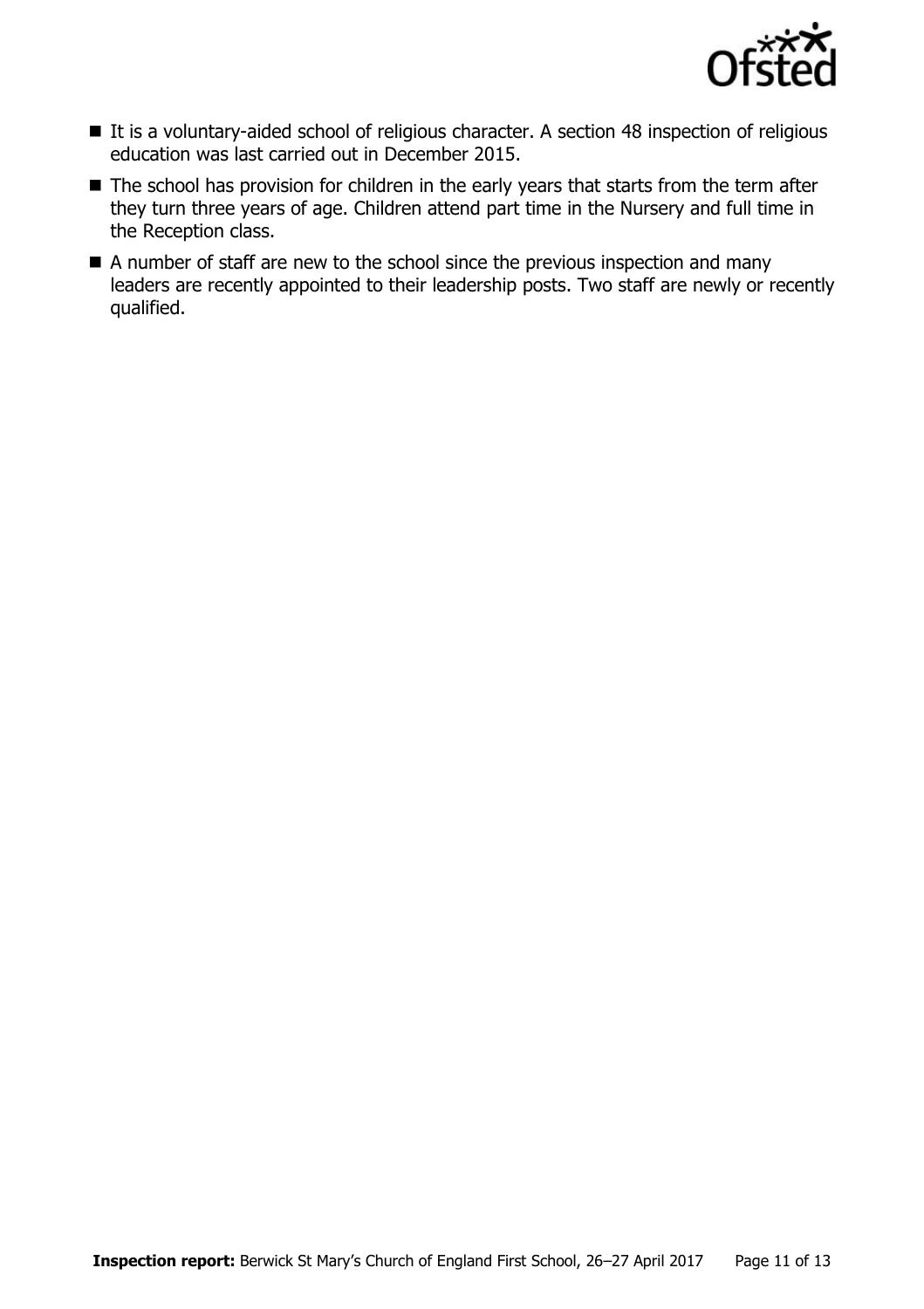

# **Information about this inspection**

- The inspector observed teaching and learning across the school. The inspector undertook joint observations with the headteacher and the assistant headteacher. In addition, the inspector checked pupils' books, viewed online learning journals in the early years and listened to pupils read.
- $\blacksquare$  The inspector met with a number of governors, including the chair of the governing body and the vice-chair. The inspector held meetings with pupils, the headteacher, senior and middle leaders. The inspector spoke, by telephone, to a representative of the diocese and the school's improvement partner appointed by the local authority. The inspector also met with an officer from the local authority.
- The inspector observed the school's work and looked at a number of documents including the school's evaluation of its own performance, information on current pupils' progress and monitoring documentation.
- **Inspectors scrutinised the spending of funding for disadvantaged pupils and primary** school PE and sports funding. Records of attendance and behaviour were taken into consideration as well as documents related to safeguarding.
- Inspectors considered the 16 responses to the online questionnaire (Parent View), and feedback from parents who completed earlier surveys conducted by school leaders.
- The inspector took account of 13 responses to Ofsted's staff questionnaire and talked to staff during the inspection about their views of the school.

#### **Inspection team**

Anne Humble, lead inspector and official Ofsted Inspector